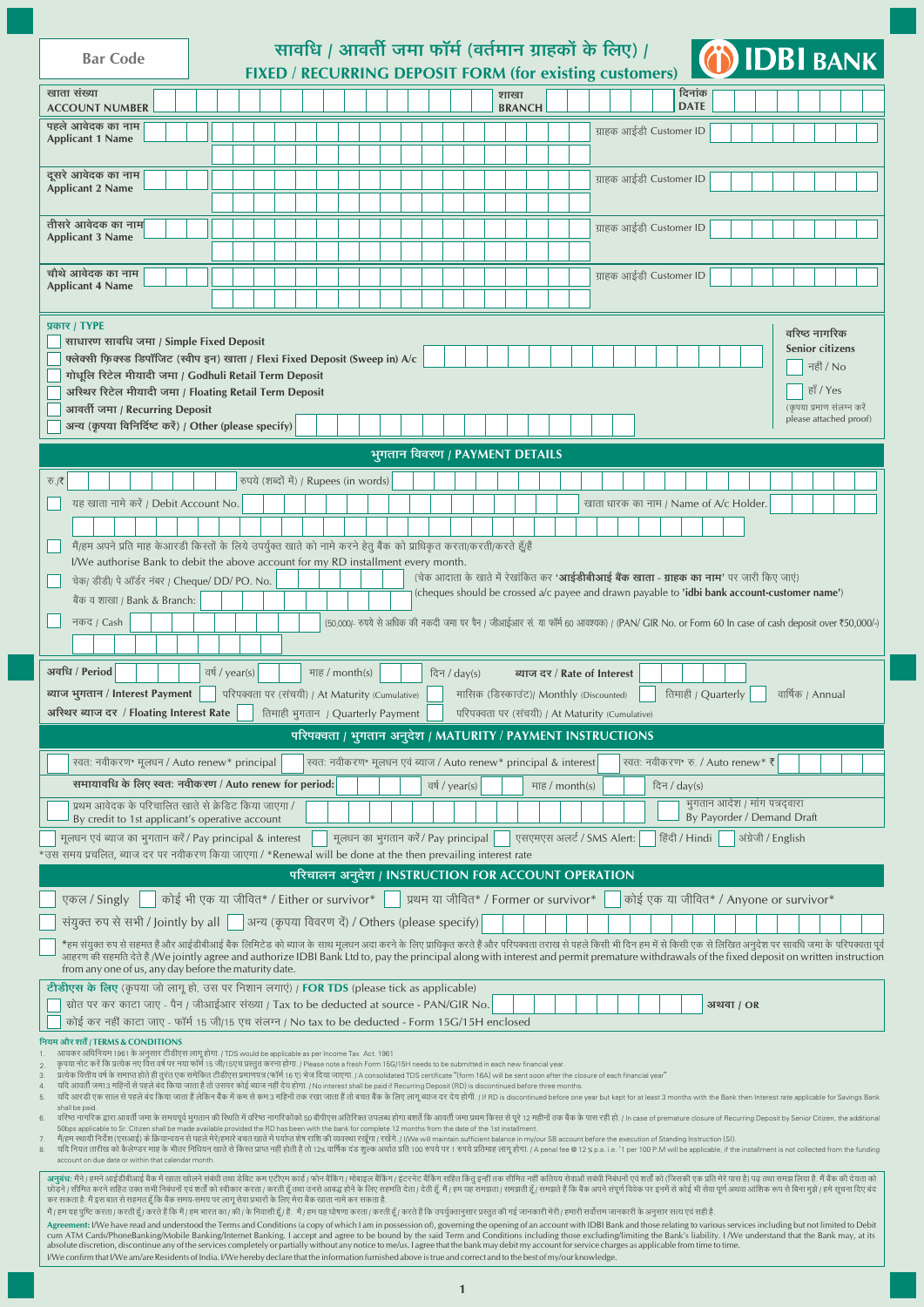| सुविधा मीयादी/आवर्ति जमा - ग्राहक घोषणा फॉर्म / SUVIDHA TERM/RECURRING DEPOSIT-FORMAT OF CUSTOMER DECLARATION                                                                                                                                                                                                                                                                                                                          |                                                                                                                      |  |  |                                        |  |                        |  |                       |      |        |            |      |                                                    |  |             |  |                          |                                                                                                                                       |  |           |                                                     |         |                                                  |                  |                  |  |                                                           |        |                                                               |                |  |  |  |  |
|----------------------------------------------------------------------------------------------------------------------------------------------------------------------------------------------------------------------------------------------------------------------------------------------------------------------------------------------------------------------------------------------------------------------------------------|----------------------------------------------------------------------------------------------------------------------|--|--|----------------------------------------|--|------------------------|--|-----------------------|------|--------|------------|------|----------------------------------------------------|--|-------------|--|--------------------------|---------------------------------------------------------------------------------------------------------------------------------------|--|-----------|-----------------------------------------------------|---------|--------------------------------------------------|------------------|------------------|--|-----------------------------------------------------------|--------|---------------------------------------------------------------|----------------|--|--|--|--|
| मैं / हम आपकी शाखा में मीयादी/आवर्ती जमा (आरडी) खाता खोलना चाहते हैं. इस प्रयोजन के लिए मेरे/हमारे द्वारा विधिवत हस्ताक्षरित खाता खोलने का फॉर्म (AOF) संलग्न है./ I/We wish to open a Term/Recurring<br>Deposit account at your branch. For this purpose, we hereby enclosed an Account Opening Form (AOF) duly signed by me/us.                                                                                                      |                                                                                                                      |  |  |                                        |  |                        |  |                       |      |        |            |      |                                                    |  |             |  |                          |                                                                                                                                       |  |           |                                                     |         |                                                  |                  |                  |  |                                                           |        |                                                               |                |  |  |  |  |
|                                                                                                                                                                                                                                                                                                                                                                                                                                        | पहले आवेदक के हस्ताक्षर<br>दूसरे आवेदक के हस्ताक्षर<br>तीसरे आवेदक के हस्ताक्षर                                      |  |  |                                        |  |                        |  |                       |      |        |            |      |                                                    |  |             |  |                          |                                                                                                                                       |  |           |                                                     |         |                                                  |                  |                  |  |                                                           |        |                                                               |                |  |  |  |  |
| Applicant 1 Signature                                                                                                                                                                                                                                                                                                                                                                                                                  |                                                                                                                      |  |  |                                        |  |                        |  | Applicant 2 Signature |      |        |            |      |                                                    |  |             |  | Applicant 3 Signature    |                                                                                                                                       |  |           |                                                     |         | चौथे आवेदक के हस्ताक्षर<br>Applicant 4 Signature |                  |                  |  |                                                           |        | डेबिट खाता धारक के हस्ताक्षर<br>Signature of Debit A/c Holder |                |  |  |  |  |
| बैंक के उपयोग के लिए / FOR BANK USE                                                                                                                                                                                                                                                                                                                                                                                                    |                                                                                                                      |  |  |                                        |  |                        |  |                       |      |        |            |      |                                                    |  |             |  |                          |                                                                                                                                       |  |           |                                                     |         |                                                  |                  |                  |  |                                                           |        |                                                               | भुगतान प्राप्त |  |  |  |  |
| योजना कूट<br><b>Scheme Code</b>                                                                                                                                                                                                                                                                                                                                                                                                        |                                                                                                                      |  |  |                                        |  |                        |  |                       |      |        | Value Date |      | राशि उपलब्धता तारीख़                               |  |             |  |                          | d d m m y y y y                                                                                                                       |  |           |                                                     |         |                                                  | Payment received |                  |  |                                                           |        |                                                               |                |  |  |  |  |
| परिपक्वता तारीख़ / Maturity Date                                                                                                                                                                                                                                                                                                                                                                                                       |                                                                                                                      |  |  |                                        |  |                        |  |                       |      |        |            |      |                                                    |  |             |  |                          |                                                                                                                                       |  |           |                                                     |         |                                                  |                  |                  |  |                                                           |        |                                                               |                |  |  |  |  |
|                                                                                                                                                                                                                                                                                                                                                                                                                                        | जमा जारी करने की पुष्टि / Confirmation of Deposit issued<br>फॉर्म डीए 1 - नामिती फॉर्म / Form DA 1 - Nomination Form |  |  |                                        |  |                        |  |                       |      |        |            |      |                                                    |  |             |  |                          | प्राधिकृत हस्ताक्षरी<br><b>AUTHORISED SIGNATORY</b>                                                                                   |  |           | प्राधिकृत हस्ताक्षरी<br><b>AUTHORISED SIGNATORY</b> |         |                                                  |                  |                  |  |                                                           |        |                                                               |                |  |  |  |  |
|                                                                                                                                                                                                                                                                                                                                                                                                                                        |                                                                                                                      |  |  |                                        |  |                        |  |                       |      |        |            |      |                                                    |  |             |  |                          |                                                                                                                                       |  |           |                                                     |         |                                                  |                  |                  |  |                                                           |        |                                                               |                |  |  |  |  |
| बैंकजमाराशियों के संबंध में बैंककारी विनियमन अधिनियम, 1949 की धारा 45 जेडए और बैंककारी कंपनी (नामांकन) नियमावली 1985 के नियम 2(1) के तहत नामांकन                                                                                                                                                                                                                                                                                       |                                                                                                                      |  |  |                                        |  |                        |  |                       |      |        |            |      |                                                    |  |             |  |                          |                                                                                                                                       |  |           |                                                     |         |                                                  |                  |                  |  |                                                           |        |                                                               |                |  |  |  |  |
| Nomination under section 45 ZA of the Banking Regulation Act, 1949 and Rule 2(1) of the Banking Companies (Nomination) Rules, 1985 in respect of bank deposits.<br>मैं/हम   I/We                                                                                                                                                                                                                                                       |                                                                                                                      |  |  |                                        |  |                        |  |                       |      |        |            |      |                                                    |  |             |  |                          |                                                                                                                                       |  |           |                                                     |         |                                                  |                  |                  |  |                                                           |        |                                                               |                |  |  |  |  |
|                                                                                                                                                                                                                                                                                                                                                                                                                                        |                                                                                                                      |  |  |                                        |  |                        |  |                       |      |        | नाम / Name |      |                                                    |  |             |  |                          |                                                                                                                                       |  |           |                                                     |         |                                                  |                  | नाम / Name       |  |                                                           |        |                                                               |                |  |  |  |  |
| पता / Address                                                                                                                                                                                                                                                                                                                                                                                                                          |                                                                                                                      |  |  |                                        |  |                        |  |                       |      |        |            |      |                                                    |  |             |  |                          |                                                                                                                                       |  |           |                                                     |         |                                                  |                  |                  |  |                                                           |        |                                                               |                |  |  |  |  |
|                                                                                                                                                                                                                                                                                                                                                                                                                                        |                                                                                                                      |  |  |                                        |  |                        |  |                       |      |        |            |      |                                                    |  |             |  |                          |                                                                                                                                       |  |           |                                                     |         |                                                  |                  |                  |  |                                                           |        |                                                               |                |  |  |  |  |
| निम्नलिखित व्यक्ति विवरण नीचे दिया गया है को नामित करता हूँ। करते हैं जिसे मेरे। हमारे। अवयस्क की मृत्यु की स्थिति में खाता(तों) में जमाराशि आईडीबीआई बैंक लिमिटेड की                                                                                                                                                                                                                                                                  |                                                                                                                      |  |  |                                        |  | शाखा द्वारा लौटाई जाए. |  |                       |      |        |            |      |                                                    |  |             |  |                          |                                                                                                                                       |  |           |                                                     |         |                                                  |                  |                  |  |                                                           |        |                                                               |                |  |  |  |  |
| nominate the following person to whom in the event of my/our/minors death, the amount of deposit in the account(s), particulars whereof are given below, may be returned by IDBI Bank                                                                                                                                                                                                                                                  |                                                                                                                      |  |  |                                        |  |                        |  |                       |      |        |            |      |                                                    |  |             |  |                          |                                                                                                                                       |  |           |                                                     |         |                                                  |                  |                  |  |                                                           |        |                                                               |                |  |  |  |  |
| Limited                                                                                                                                                                                                                                                                                                                                                                                                                                |                                                                                                                      |  |  |                                        |  |                        |  |                       |      |        |            |      |                                                    |  | branch.     |  |                          |                                                                                                                                       |  |           |                                                     |         |                                                  |                  |                  |  |                                                           |        |                                                               |                |  |  |  |  |
|                                                                                                                                                                                                                                                                                                                                                                                                                                        |                                                                                                                      |  |  | जमा राशि का स्वरुप / Nature of Deposit |  |                        |  |                       |      |        |            |      |                                                    |  |             |  |                          | खाता संख्या / Account No.                                                                                                             |  |           |                                                     |         |                                                  |                  |                  |  | अतिरिक्त जानकारी, यदि कोई हो / Additional details, if any |        |                                                               |                |  |  |  |  |
| नामिती / Nominee                                                                                                                                                                                                                                                                                                                                                                                                                       |                                                                                                                      |  |  |                                        |  |                        |  |                       |      |        |            |      |                                                    |  |             |  |                          |                                                                                                                                       |  |           |                                                     |         |                                                  |                  |                  |  |                                                           |        |                                                               |                |  |  |  |  |
| नाम/Name:                                                                                                                                                                                                                                                                                                                                                                                                                              |                                                                                                                      |  |  |                                        |  |                        |  |                       |      |        |            |      |                                                    |  |             |  |                          |                                                                                                                                       |  |           |                                                     |         |                                                  |                  |                  |  |                                                           |        |                                                               |                |  |  |  |  |
| पत्राचार का पता/Mailing Address:                                                                                                                                                                                                                                                                                                                                                                                                       |                                                                                                                      |  |  |                                        |  |                        |  |                       |      |        |            |      |                                                    |  |             |  |                          |                                                                                                                                       |  |           |                                                     |         |                                                  |                  |                  |  |                                                           |        |                                                               |                |  |  |  |  |
| शहर/City                                                                                                                                                                                                                                                                                                                                                                                                                               |                                                                                                                      |  |  |                                        |  |                        |  |                       |      |        |            |      |                                                    |  | राज्य/State |  |                          |                                                                                                                                       |  |           |                                                     |         |                                                  |                  |                  |  | पिन कोड/PIN Code                                          |        |                                                               |                |  |  |  |  |
| देश/Country                                                                                                                                                                                                                                                                                                                                                                                                                            |                                                                                                                      |  |  |                                        |  |                        |  |                       |      |        |            |      |                                                    |  |             |  |                          |                                                                                                                                       |  |           |                                                     |         |                                                  |                  |                  |  |                                                           |        |                                                               |                |  |  |  |  |
| जमाकर्ता के साथ संबंध (यदि कोई हो)                                                                                                                                                                                                                                                                                                                                                                                                     |                                                                                                                      |  |  |                                        |  |                        |  |                       |      |        |            |      |                                                    |  |             |  |                          |                                                                                                                                       |  |           |                                                     |         | आयु (वर्ष)                                       |                  |                  |  |                                                           |        |                                                               |                |  |  |  |  |
| Relationship with depositor (If any):<br>नामिती का अभिभावक (यदि नामिती अवयस्क है)                                                                                                                                                                                                                                                                                                                                                      |                                                                                                                      |  |  |                                        |  |                        |  |                       | पिता |        |            | माता |                                                    |  |             |  |                          | न्यायालय द्वारा नियुक्त अभिभावक                                                                                                       |  |           | न्यायालय प्राप्तकर्ता                               |         | Age (yrs):                                       |                  | वास्तविक संरक्षक |  |                                                           | अन्य   |                                                               |                |  |  |  |  |
| Nominee Guardian (If nominee is minor):<br>जन्मतिथी (यदि नामिती अवयस्क है)                                                                                                                                                                                                                                                                                                                                                             |                                                                                                                      |  |  |                                        |  |                        |  |                       |      | Father |            |      | Mother                                             |  |             |  | Court Appointed Guardian |                                                                                                                                       |  |           | Court Receiver                                      |         |                                                  |                  | Defacto Guard    |  |                                                           | Others |                                                               |                |  |  |  |  |
| Date of Birth (if nominee is minor)<br>*यदि नामिती इस तारीख को अवयस्क है, मैं /हम श्री/श्रीमती/सूश्री                                                                                                                                                                                                                                                                                                                                  |                                                                                                                      |  |  |                                        |  |                        |  |                       |      |        |            |      |                                                    |  |             |  |                          |                                                                                                                                       |  |           |                                                     |         |                                                  |                  |                  |  |                                                           |        |                                                               |                |  |  |  |  |
| As the nominee is a minor on this date, I/We appoint Shri/Smt./Kum<br>पत्राचार का पता/Mailing Address:                                                                                                                                                                                                                                                                                                                                 |                                                                                                                      |  |  |                                        |  |                        |  |                       |      |        |            |      |                                                    |  |             |  |                          |                                                                                                                                       |  |           |                                                     |         |                                                  |                  |                  |  |                                                           |        |                                                               |                |  |  |  |  |
|                                                                                                                                                                                                                                                                                                                                                                                                                                        |                                                                                                                      |  |  |                                        |  |                        |  |                       |      |        |            |      |                                                    |  |             |  |                          |                                                                                                                                       |  |           |                                                     |         |                                                  |                  |                  |  |                                                           |        |                                                               |                |  |  |  |  |
|                                                                                                                                                                                                                                                                                                                                                                                                                                        |                                                                                                                      |  |  |                                        |  |                        |  |                       |      |        |            |      |                                                    |  | राज्य/State |  |                          |                                                                                                                                       |  |           |                                                     |         |                                                  |                  |                  |  | पिन कोड/PIN Code                                          |        |                                                               |                |  |  |  |  |
| शहर/City<br>देश/Country                                                                                                                                                                                                                                                                                                                                                                                                                |                                                                                                                      |  |  |                                        |  |                        |  |                       |      |        |            |      |                                                    |  |             |  |                          | नामिती की अवयस्कता के दौरान मेरे/हमारे अवयस्क की मृत्यु की स्थिती में नामिती की ओर से अवयस्क के खाते(तों) में जमाराशि प्राप्त करने के |  |           |                                                     |         |                                                  |                  |                  |  |                                                           |        |                                                               |                |  |  |  |  |
| लिए नियुक्त करता हूँ / करती हूँ / करतें हैं                                                                                                                                                                                                                                                                                                                                                                                            |                                                                                                                      |  |  |                                        |  |                        |  |                       |      |        |            |      |                                                    |  |             |  |                          | to receive the amount of the deposit in the account on behalf of the nominee in the event of my/our/minor's death                     |  |           |                                                     |         |                                                  |                  |                  |  |                                                           |        |                                                               |                |  |  |  |  |
| during the minority of the nominee.<br>जमा की पुष्टि के रुप में नामिती का नाम प्रिंट किया जाए/ Nominee name to be printed in Confirmation of Deposit:                                                                                                                                                                                                                                                                                  |                                                                                                                      |  |  |                                        |  |                        |  |                       |      |        |            |      |                                                    |  |             |  |                          |                                                                                                                                       |  | । हाँ/Yes |                                                     | नहीं/No |                                                  |                  |                  |  |                                                           |        |                                                               |                |  |  |  |  |
| **मैं नामांकन सुविधा प्राप्त नहीं करना चाहता / चाहती हूँ / I do not wish to avail nomination facility                                                                                                                                                                                                                                                                                                                                  |                                                                                                                      |  |  |                                        |  |                        |  |                       |      |        |            |      |                                                    |  |             |  |                          |                                                                                                                                       |  |           |                                                     |         |                                                  |                  |                  |  |                                                           |        |                                                               |                |  |  |  |  |
|                                                                                                                                                                                                                                                                                                                                                                                                                                        |                                                                                                                      |  |  |                                        |  |                        |  |                       |      |        |            |      |                                                    |  |             |  |                          |                                                                                                                                       |  |           |                                                     |         |                                                  |                  |                  |  |                                                           |        |                                                               |                |  |  |  |  |
|                                                                                                                                                                                                                                                                                                                                                                                                                                        |                                                                                                                      |  |  |                                        |  |                        |  |                       |      |        |            |      |                                                    |  |             |  |                          |                                                                                                                                       |  |           |                                                     |         |                                                  |                  |                  |  |                                                           |        |                                                               |                |  |  |  |  |
| पहले आवेदक के हस्ताक्षर / 1st Applicant Signature                                                                                                                                                                                                                                                                                                                                                                                      |                                                                                                                      |  |  |                                        |  |                        |  |                       |      |        |            |      | दूसरे आवेदक के हस्ताक्षर / 2nd Applicant Signature |  |             |  |                          | तीसरे आवेदक के हस्ताक्षर / 3rd Applicant Signature                                                                                    |  |           |                                                     |         |                                                  |                  |                  |  | चौथे आवेदक के हस्ताक्षर / 4th Applicant Signature         |        |                                                               |                |  |  |  |  |
| ***साक्षी(यों) / Witness(es)                                                                                                                                                                                                                                                                                                                                                                                                           |                                                                                                                      |  |  |                                        |  |                        |  |                       |      |        |            |      |                                                    |  |             |  |                          |                                                                                                                                       |  |           |                                                     |         |                                                  |                  |                  |  |                                                           |        |                                                               |                |  |  |  |  |
| नाम/Name:                                                                                                                                                                                                                                                                                                                                                                                                                              |                                                                                                                      |  |  |                                        |  |                        |  |                       |      |        |            |      |                                                    |  |             |  |                          | नाम/Name:                                                                                                                             |  |           |                                                     |         |                                                  |                  |                  |  |                                                           |        |                                                               |                |  |  |  |  |
| ***हस्ताक्षर<br>Signature                                                                                                                                                                                                                                                                                                                                                                                                              |                                                                                                                      |  |  |                                        |  |                        |  |                       |      |        |            |      |                                                    |  |             |  |                          | ***हस्ताक्षर<br>Signature                                                                                                             |  |           |                                                     |         |                                                  |                  |                  |  |                                                           |        |                                                               |                |  |  |  |  |
| पता<br>Address                                                                                                                                                                                                                                                                                                                                                                                                                         |                                                                                                                      |  |  |                                        |  |                        |  |                       |      |        |            |      |                                                    |  |             |  |                          | पता<br>Address                                                                                                                        |  |           |                                                     |         |                                                  |                  |                  |  |                                                           |        |                                                               |                |  |  |  |  |
|                                                                                                                                                                                                                                                                                                                                                                                                                                        |                                                                                                                      |  |  |                                        |  |                        |  |                       |      |        |            |      |                                                    |  |             |  |                          |                                                                                                                                       |  |           |                                                     |         |                                                  |                  |                  |  |                                                           |        |                                                               |                |  |  |  |  |
| स्थान/Place                                                                                                                                                                                                                                                                                                                                                                                                                            |                                                                                                                      |  |  |                                        |  |                        |  |                       |      |        |            |      |                                                    |  |             |  |                          | ख्यान/Place                                                                                                                           |  |           |                                                     |         |                                                  |                  |                  |  |                                                           |        |                                                               |                |  |  |  |  |
| दिनांक/Date                                                                                                                                                                                                                                                                                                                                                                                                                            |                                                                                                                      |  |  |                                        |  |                        |  |                       |      |        |            |      |                                                    |  |             |  |                          | दिनांक/Date                                                                                                                           |  |           |                                                     |         |                                                  |                  |                  |  |                                                           |        |                                                               |                |  |  |  |  |
| *यदि नामिती अवयस्क नहीं है तो काट दें. **जहां राशि अवयस्क के नाम से जमा की गई है, वहाँ नामांकन उस वविद्युवादा कथा जाना चाहिए जो कानूनी रुप से अवयस्क के बदले में हस्ताक्षर करने के लिए अधिकृत हों. ***अंगूठे का<br>निशान दों गवाहों दवारा सत्यापित किया जाना चाहिए. / *Strike out if nominee is not a minor. **Where the deposit is made in the name of minor, the nomination should be signed by a person lawfully entitled to act on |                                                                                                                      |  |  |                                        |  |                        |  |                       |      |        |            |      |                                                    |  |             |  |                          |                                                                                                                                       |  |           |                                                     |         |                                                  |                  |                  |  |                                                           |        |                                                               |                |  |  |  |  |
| behalf of the minor. ***Thumb impression(s) shall be attested by two witnesses                                                                                                                                                                                                                                                                                                                                                         |                                                                                                                      |  |  |                                        |  |                        |  |                       |      |        |            |      |                                                    |  |             |  |                          |                                                                                                                                       |  |           |                                                     |         |                                                  |                  |                  |  |                                                           |        |                                                               |                |  |  |  |  |
| पंजीकरण संख्या (बैंक दवारा भरा जाएगा)                                                                                                                                                                                                                                                                                                                                                                                                  |                                                                                                                      |  |  |                                        |  |                        |  |                       |      |        |            |      |                                                    |  |             |  |                          |                                                                                                                                       |  |           |                                                     |         |                                                  |                  |                  |  |                                                           |        |                                                               |                |  |  |  |  |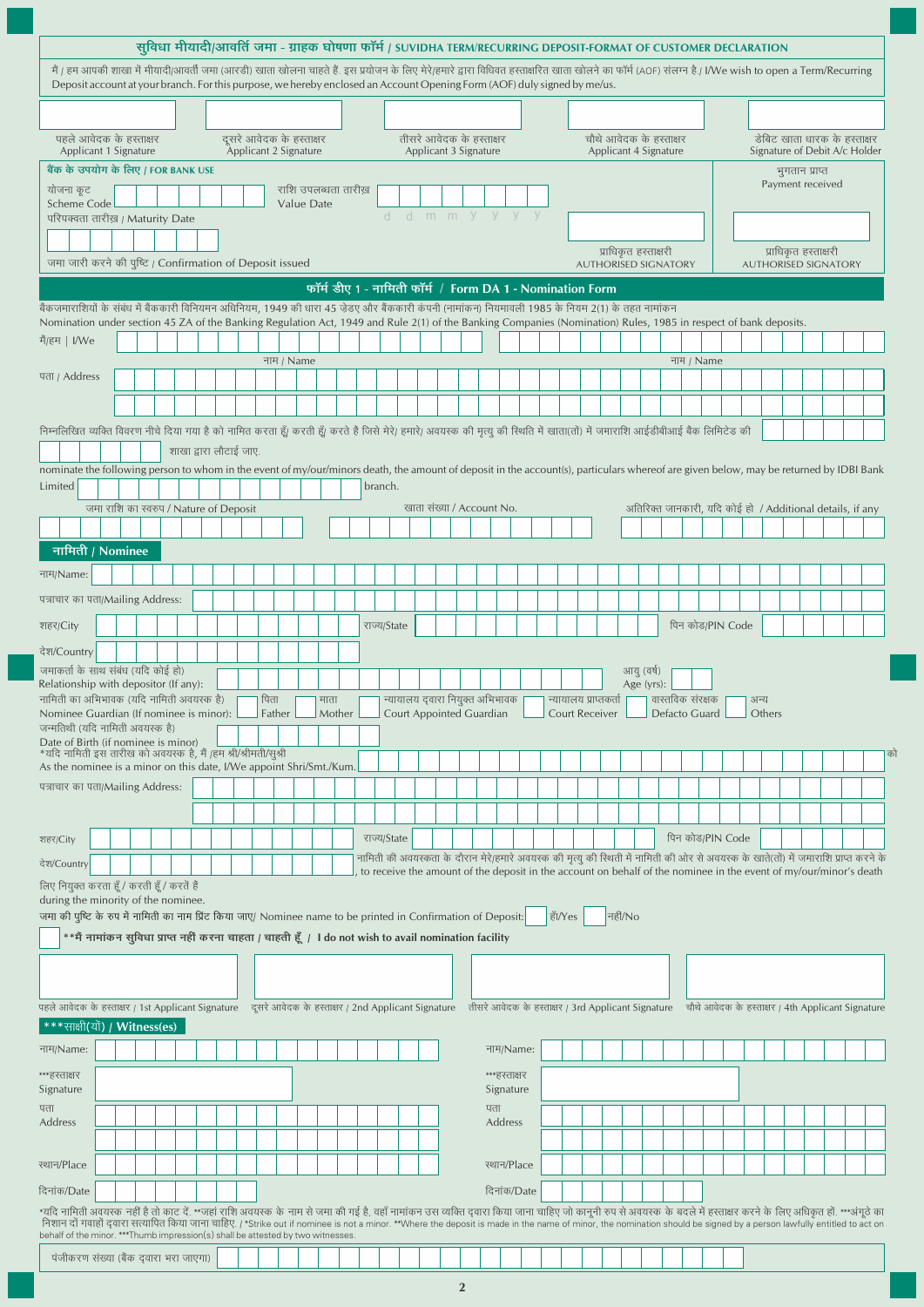| नामांकन के लिए पावती / Acknowledgment For Nomination |  |  |  |  |  |
|------------------------------------------------------|--|--|--|--|--|

|                                    | ,<br>•हमें निम्न, आपका निम्न से संबधित नामांकन फॉर्म डीए१ प्राप्त हआ<br>We acknowledge your Nomination Form DA1 relating to: |        |                         |  |                                                                                                             |  |  |  |  |  |                                 |                                                                                                   |  |                            |                |  |       |  |                           |  |  |  |                 |  |  |  |  |                                                                                                                                                                                                                               |  |  |  |  |                           |  |  |  |  |  |  |  |                                                                |       |            |  |
|------------------------------------|------------------------------------------------------------------------------------------------------------------------------|--------|-------------------------|--|-------------------------------------------------------------------------------------------------------------|--|--|--|--|--|---------------------------------|---------------------------------------------------------------------------------------------------|--|----------------------------|----------------|--|-------|--|---------------------------|--|--|--|-----------------|--|--|--|--|-------------------------------------------------------------------------------------------------------------------------------------------------------------------------------------------------------------------------------|--|--|--|--|---------------------------|--|--|--|--|--|--|--|----------------------------------------------------------------|-------|------------|--|
| खाते का स्वरूप / Nature of Account |                                                                                                                              |        |                         |  |                                                                                                             |  |  |  |  |  |                                 |                                                                                                   |  | खाता संख्या/Account Number |                |  |       |  |                           |  |  |  |                 |  |  |  |  | अतिरिक्त जानकारी, यदि कोई हो /Additional Details, if any                                                                                                                                                                      |  |  |  |  |                           |  |  |  |  |  |  |  |                                                                |       |            |  |
|                                    |                                                                                                                              |        |                         |  |                                                                                                             |  |  |  |  |  |                                 |                                                                                                   |  |                            |                |  |       |  |                           |  |  |  |                 |  |  |  |  |                                                                                                                                                                                                                               |  |  |  |  |                           |  |  |  |  |  |  |  |                                                                |       |            |  |
|                                    |                                                                                                                              |        |                         |  |                                                                                                             |  |  |  |  |  |                                 |                                                                                                   |  |                            |                |  |       |  |                           |  |  |  |                 |  |  |  |  |                                                                                                                                                                                                                               |  |  |  |  |                           |  |  |  |  |  |  |  |                                                                |       |            |  |
|                                    | हमारे पास                                                                                                                    |        |                         |  |                                                                                                             |  |  |  |  |  |                                 | के नाम पर धारित. इस संबंध में हमारे साथ भविष्य में होने वाले अपने सभी पत्राचार में नामांकन संख्या |  |                            |                |  |       |  |                           |  |  |  |                 |  |  |  |  |                                                                                                                                                                                                                               |  |  |  |  |                           |  |  |  |  |  |  |  |                                                                |       |            |  |
|                                    |                                                                                                                              |        |                         |  |                                                                                                             |  |  |  |  |  | का उल्लेख करें / In the name of |                                                                                                   |  |                            |                |  |       |  |                           |  |  |  |                 |  |  |  |  |                                                                                                                                                                                                                               |  |  |  |  |                           |  |  |  |  |  |  |  |                                                                |       |            |  |
|                                    |                                                                                                                              |        |                         |  | held with us. Please quote the Nomination Number                                                            |  |  |  |  |  |                                 |                                                                                                   |  |                            |                |  |       |  |                           |  |  |  |                 |  |  |  |  | in all your future correspondence with us in this regard.                                                                                                                                                                     |  |  |  |  |                           |  |  |  |  |  |  |  |                                                                |       |            |  |
|                                    |                                                                                                                              |        |                         |  |                                                                                                             |  |  |  |  |  |                                 |                                                                                                   |  |                            |                |  |       |  |                           |  |  |  |                 |  |  |  |  |                                                                                                                                                                                                                               |  |  |  |  |                           |  |  |  |  |  |  |  |                                                                |       |            |  |
|                                    |                                                                                                                              |        |                         |  | कृते आईडीबीआई बैंक लिमिटेड/ For IDBI Bank Limited                                                           |  |  |  |  |  |                                 |                                                                                                   |  |                            |                |  |       |  |                           |  |  |  |                 |  |  |  |  |                                                                                                                                                                                                                               |  |  |  |  |                           |  |  |  |  |  |  |  |                                                                |       |            |  |
|                                    |                                                                                                                              |        |                         |  |                                                                                                             |  |  |  |  |  |                                 |                                                                                                   |  |                            |                |  |       |  |                           |  |  |  |                 |  |  |  |  |                                                                                                                                                                                                                               |  |  |  |  |                           |  |  |  |  |  |  |  |                                                                |       |            |  |
|                                    | प्राधिकृत हस्ताक्षरी / Authorised Signatory<br>मीयादी/आवर्ती जमा की पावती Acknowledgement of Term/Recurring Deposit          |        |                         |  |                                                                                                             |  |  |  |  |  |                                 |                                                                                                   |  |                            |                |  |       |  |                           |  |  |  |                 |  |  |  |  |                                                                                                                                                                                                                               |  |  |  |  |                           |  |  |  |  |  |  |  |                                                                |       |            |  |
|                                    | आईडीबीआई बैंक लिमिटेड / IDBI Bank Limited<br>शाखा / Branch                                                                   |        |                         |  |                                                                                                             |  |  |  |  |  |                                 |                                                                                                   |  |                            |                |  |       |  |                           |  |  |  |                 |  |  |  |  |                                                                                                                                                                                                                               |  |  |  |  |                           |  |  |  |  |  |  |  |                                                                |       |            |  |
|                                    | क्रम सं.: /Serial No.:<br>तारीख/Date:                                                                                        |        |                         |  |                                                                                                             |  |  |  |  |  |                                 |                                                                                                   |  |                            |                |  |       |  |                           |  |  |  |                 |  |  |  |  |                                                                                                                                                                                                                               |  |  |  |  |                           |  |  |  |  |  |  |  |                                                                |       |            |  |
|                                    |                                                                                                                              |        |                         |  | ग्राहक आईडी/Cust ID:                                                                                        |  |  |  |  |  |                                 |                                                                                                   |  |                            |                |  |       |  | / नये ग्राहक New Customer |  |  |  |                 |  |  |  |  |                                                                                                                                                                                                                               |  |  |  |  |                           |  |  |  |  |  |  |  |                                                                |       |            |  |
|                                    |                                                                                                                              |        |                         |  |                                                                                                             |  |  |  |  |  |                                 |                                                                                                   |  |                            |                |  |       |  |                           |  |  |  |                 |  |  |  |  |                                                                                                                                                                                                                               |  |  |  |  |                           |  |  |  |  |  |  |  |                                                                |       |            |  |
|                                    | खाता संख्या/Account No.:<br>से दिन/माह/वर्ष<br>श्री/श्रीमती/कु.<br>की                                                        |        |                         |  |                                                                                                             |  |  |  |  |  |                                 |                                                                                                   |  |                            |                |  |       |  |                           |  |  |  |                 |  |  |  |  |                                                                                                                                                                                                                               |  |  |  |  |                           |  |  |  |  |  |  |  |                                                                |       |            |  |
|                                    |                                                                                                                              |        |                         |  | अवधि के लिए मीयादी/आवर्ती जमा के प्रति रु.                                                                  |  |  |  |  |  |                                 |                                                                                                   |  |                            |                |  |       |  |                           |  |  |  | (रु. शब्दों में |  |  |  |  |                                                                                                                                                                                                                               |  |  |  |  |                           |  |  |  |  |  |  |  |                                                                |       |            |  |
|                                    |                                                                                                                              |        |                         |  |                                                                                                             |  |  |  |  |  |                                 |                                                                                                   |  |                            | ) की राशि वाला |  |       |  |                           |  |  |  |                 |  |  |  |  |                                                                                                                                                                                                                               |  |  |  |  | पर आहरित चेक / ड्राफ्ट सं |  |  |  |  |  |  |  |                                                                |       |            |  |
|                                    |                                                                                                                              | दिनांक |                         |  |                                                                                                             |  |  |  |  |  |                                 |                                                                                                   |  |                            |                |  |       |  |                           |  |  |  |                 |  |  |  |  | प्राप्त हुआ है / उनसे उक्त राशि बचत/चालू खाते में नामे करने का अनुदेश प्राप्त हुआ है. इस पर लागू वार्षिक ब्याज दर                                                                                                             |  |  |  |  |                           |  |  |  |  |  |  |  |                                                                | % *हे |            |  |
|                                    |                                                                                                                              |        |                         |  | Received Cheque/Draft No.                                                                                   |  |  |  |  |  |                                 |                                                                                                   |  |                            |                |  | dated |  |                           |  |  |  |                 |  |  |  |  | drawn on                                                                                                                                                                                                                      |  |  |  |  |                           |  |  |  |  |  |  |  |                                                                |       |            |  |
|                                    |                                                                                                                              |        |                         |  | instructions to debit Savings/ Current Account for ₹                                                        |  |  |  |  |  |                                 |                                                                                                   |  |                            |                |  |       |  |                           |  |  |  |                 |  |  |  |  | (in words)                                                                                                                                                                                                                    |  |  |  |  |                           |  |  |  |  |  |  |  |                                                                |       |            |  |
|                                    |                                                                                                                              |        |                         |  |                                                                                                             |  |  |  |  |  |                                 | ) from Shri/Smt/Kum.                                                                              |  |                            |                |  |       |  |                           |  |  |  |                 |  |  |  |  |                                                                                                                                                                                                                               |  |  |  |  |                           |  |  |  |  |  |  |  |                                                                |       |            |  |
|                                    |                                                                                                                              |        |                         |  | towards a Term/Recurring Deposit for a period of                                                            |  |  |  |  |  |                                 |                                                                                                   |  |                            |                |  |       |  |                           |  |  |  |                 |  |  |  |  | days/months/years. The applicable rate of interest is                                                                                                                                                                         |  |  |  |  |                           |  |  |  |  |  |  |  |                                                                |       | $\%$ *p.a. |  |
|                                    |                                                                                                                              |        |                         |  |                                                                                                             |  |  |  |  |  |                                 |                                                                                                   |  |                            |                |  |       |  |                           |  |  |  |                 |  |  |  |  | *सावधि जमा रसीद अलग से जारी की जाएगी.चेक/ड्राफ्ट की वसूली की तारीख को सावधि जमा जारी करने की तारीख के रुप में लिया जाएगा और उस तारीख को                                                                                       |  |  |  |  |                           |  |  |  |  |  |  |  | कृते आईडीबीआई बैंक लिमिटेड                                     |       |            |  |
|                                    |                                                                                                                              |        | लागू ब्याज दर ही लगेंगे |  |                                                                                                             |  |  |  |  |  |                                 |                                                                                                   |  |                            |                |  |       |  |                           |  |  |  |                 |  |  |  |  | *The Fixed Deposit Receipt will be issued separately. The date of realization of cheque/draft will be taken as the date of issue of fixed                                                                                     |  |  |  |  |                           |  |  |  |  |  |  |  | <b>For IDBI Bank Limited</b>                                   |       |            |  |
|                                    |                                                                                                                              |        |                         |  | deposit and the rate of interest applicable on that date will be the applicable rate of interest.           |  |  |  |  |  |                                 |                                                                                                   |  |                            |                |  |       |  |                           |  |  |  |                 |  |  |  |  |                                                                                                                                                                                                                               |  |  |  |  |                           |  |  |  |  |  |  |  |                                                                |       |            |  |
|                                    |                                                                                                                              |        |                         |  |                                                                                                             |  |  |  |  |  |                                 |                                                                                                   |  |                            |                |  |       |  |                           |  |  |  |                 |  |  |  |  |                                                                                                                                                                                                                               |  |  |  |  |                           |  |  |  |  |  |  |  | प्राधिकृत हस्ताक्षरकर्ता /Authorised Signatory                 |       |            |  |
|                                    |                                                                                                                              |        |                         |  |                                                                                                             |  |  |  |  |  |                                 |                                                                                                   |  |                            |                |  |       |  |                           |  |  |  |                 |  |  |  |  | अति महत्वपूर्ण निबंधन एवं शर्ते (एमआईटीसी) / Most Important Terms and Conditions (MITCs)                                                                                                                                      |  |  |  |  |                           |  |  |  |  |  |  |  |                                                                |       |            |  |
|                                    |                                                                                                                              |        |                         |  | <u>रिटेल मीयादी जमा (आरटीडी) / Retail Term Deposit (RTD)</u>                                                |  |  |  |  |  |                                 |                                                                                                   |  |                            |                |  |       |  |                           |  |  |  |                 |  |  |  |  |                                                                                                                                                                                                                               |  |  |  |  |                           |  |  |  |  |  |  |  | आवेदनकर्ता को सौंपा जाएगा / To be handed over to the applicant |       |            |  |
|                                    | लगेगा.                                                                                                                       |        |                         |  |                                                                                                             |  |  |  |  |  |                                 |                                                                                                   |  |                            |                |  |       |  |                           |  |  |  |                 |  |  |  |  | ● 1 जनवरी 2011 से खोली / नवीकरण की गई उपर्युक्त सभी जमाराशियों पर समयपूर्व आहरण के लिए कोई दंड नहीं लगेगा. यदि ग्राहक बैंक से जमाराशियों (1 जनवरी 2011 से पहले बुक की गई एफडी) का समयपूर्व आहरण करना चाहता है तो लागू मानदंडो |  |  |  |  |                           |  |  |  |  |  |  |  |                                                                |       |            |  |
|                                    |                                                                                                                              |        |                         |  | 2011) from the Bank, the then prevailing penalty norms will be applicable.                                  |  |  |  |  |  |                                 |                                                                                                   |  |                            |                |  |       |  |                           |  |  |  |                 |  |  |  |  | No penalty for premature withdrawal on all the above deposits opened / renewed with effect from 1st January, 2011. In case the customer prefers to prematurely withdraw the deposit (FD booked before 1st January,            |  |  |  |  |                           |  |  |  |  |  |  |  |                                                                |       |            |  |
|                                    |                                                                                                                              |        |                         |  | न्यूनतम अवधि है, से कम की अवधि की जमाराशि के लिए ब्याज का भुगतान नहीं किया जाएगा.                           |  |  |  |  |  |                                 |                                                                                                   |  |                            |                |  |       |  |                           |  |  |  |                 |  |  |  |  | ● वरिष्ठ नागरिक/ स्टाफ और सेवानिवृत्त स्टाफ सहित किसी भी श्रेणी के जमाकर्ता द्वारा यदि जमाशीथों का 15 दिन के पहले समयपूर्व आहरण किया जाता है तो बचत खाता ब्याज दर लागू होगी. 7 दिन, जो रिजर्व बैक के दिशानिर्देशों के अनुसार  |  |  |  |  |                           |  |  |  |  |  |  |  |                                                                |       |            |  |
|                                    |                                                                                                                              |        |                         |  | deposit is held for the tenure of below 7 days, the minimum period for Term Deposits as per RBI guidelines. |  |  |  |  |  |                                 |                                                                                                   |  |                            |                |  |       |  |                           |  |  |  |                 |  |  |  |  | In case of premature withdrawal of deposits before 15 days, by any category of depositors including senior citizen / staff and retired staff, the savings bank interest rate shall be applicable. No interest is paid if the  |  |  |  |  |                           |  |  |  |  |  |  |  |                                                                |       |            |  |

- सावधि जमा के लिए व्याज दर, प्रचलित व्याज दर के अनुरुप होगी. मासिक व्याज अदायगी के मामले में बट्टागत दर लागू होगी. वार्षिक व्याज अदायगी की गणना साधारण व्याज के आधार पर की जाएगी
- Interest rates applied to your FD will be as per the prevailing rates of interest. Discounted rate will be applied in case of monthly interest payouts. Annual Interest Payout is calculated on Simple Interest basis.
- समय-समय पर बैंक दवारा निर्धारित दंड, यदि कोई हो, के अधीन, जब तक विनिर्दिष्ट न हो, जितनी अवधि तक जमा राशि रखी गई हो उस दर पर या संविदात्मक दर; इनमें से जो भी कम हो, पर समयपूर्व आहरण की अनुमति दी जाएगी. Premature withdrawal are allowed, unless specific otherwise, at the rate of interest applicable for the period for which the deposit run or the contracted rate whichever is lower, subject to penalty, if any, prescribe by the bank from time to time

## <u>आवर्ती जमा / Recurring Deposit (RD)</u>

●आवर्ती जमा के लिए स्थायी अनुदेश या बंद करने संबंधी अनुदेश की तिथि को अगर रविवार या सरकारी छुट्टी होती है तो उक्त को अगले कार्यदिवस पर कार्यान्वित किया जाएगा.

- If a standing instruction date or closure instruction date of a Recurring Deposit falls on a Sunday or public holiday, the same will be processed on the next working day.
- ग्राहक की आरडी की किस्त जमा करने के लिए स्थायी अनुदेश के दिन या इससे पहले खारे अमुवित शेष रखना चाहिए, यदि स्थायी अनुदेश विफल होता है तथा कैलेंडर माह के अंतर्गत आरडी की किस्त जमा नहीं होती है तो 12% प्रति वर्ष की दर अर्था
- Customer to maintain sufficient balance for honoring RD Installment on or before the execution of Standing Instruction (SI). In case of failure of the SI and non-collection of the RD Installment<br>thereafter within the calen
- यदि तीन महीने से कम अवधि तक आरडी चलती है तो समयपूर्व आहरण पर कोई ब्याज्भुगतान नहीं किया जाएगा.
- No interest will be paid in case of premature withdrawal, if RD run for less than three month.
- न्यूनतम 3 महीने की समयावधि के बाद एक वर्ष पूर्ण होने से पहले यदि आवती जमा का समयपूर्व बादा बैंक वर पर बाज के भुगतान के साथ समयपूर्व आहरण की अनुमती होगी. लागू दर के अनुसार दंड की उगाही की जाएगी. Premature withdrawal is permitted however Interest will be paid at Savings Bank Rate if RD has been withdrawn before completion of one year, subject to a minimum period of 3 months. Penalty will be levied as applicable.
- समयपूर्व बंद करने पर, ब्याज की गणना तिमाही आधार पर की जाएगी.
- In the event of premature closure, Interest will be compounded quarterly.
- परिपक्व होने पर निधि का अंतरण उसी परिचालित खाते में किया जाएगा जिस खाते से डेबिट के लिए स्थायी अनुदेश प्राप्त हुआ था.
- On maturity, the funds will be credited to the same Operative Account on which standing instruction was set up for debit.
- वरिष्ठ नागरिक द्वारा आवर्ती जमा के समयपूर्व भुगतान की स्थिति में वरिष्ठ नागरिकोंको 50 बीपीएस अतिरिक्त उपलब्ध होगा बशर्ते कि आवर्ती जमा प्रथम किस्त से पूरे 12 महीनों तक बैंक के पास रही हो.

In case of premature closure of Recurring Deposit by Senior Citizen, the additional 50bps applicable to Sr. Citizen shall be made available provided the RD has been with the bank for complete 12 months from the date of the 1st installment.